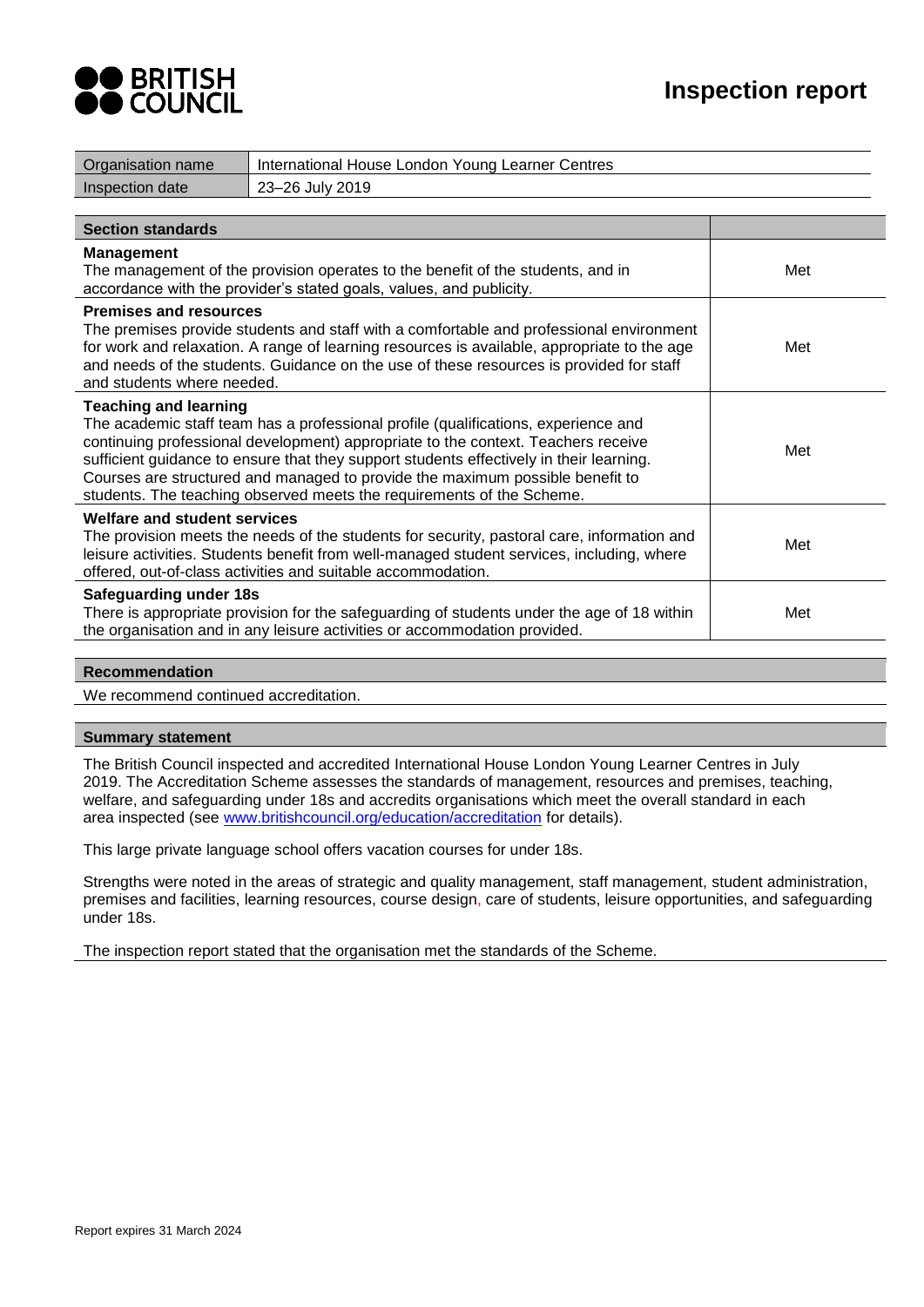## **Introduction**

International House London (IH) is part of the International World Organisation which has over 150 schools in more than 50 countries. In 2011 the school applied for an extension to its accreditation for a new summer centre for young learners in Oxford, and this was agreed; a spot check was carried out in summer 2011. In 2014 a second centre for young learners was opened in Ellesmere and was included in the accreditation of IH London pending the full inspection for separate multicentre accreditation in 2015. IH London Young Learners (IHLYL) has continued to run vacation courses for under 18s since then. Four centres were running at the time of the inspection; two of these had opened in 2019. A majority of students are accompanied by group leaders and over 90 per cent of the bookings are through language travel agents.

The inspection took place over two full and two half days with two inspectors and included whole-day visits to the IHLYL centres in Ellesmere, Shropshire and Newbattle near Edinburgh, and two half days at the summer schools' head office (HO) in London between the centre visits. The visit to Ellesmere was not communicated to the centre before arrival.

At the two summer centres, meetings were held with the centre managers, the directors of studies (DoS), assistant directors of studies (ADoS), welfare managers, activity managers and representatives of the host schools. Focus group meetings were held with students, teachers, activity leaders (AL) and group leaders (GL).

At HO, meetings were held with the chief executive officer (CEO), the director of education, the head of young learners, the DoS, the HR manager, the director of sales and marketing, the head of marketing and the head of customer service.

All but one of the teachers were observed at the two centres and all on-site residential accommodation was inspected.

## **Address of main site/head office**

16 Stukeley Street, London WC2B 5LQ

## **Description of sites visited**

Ellesmere College (Ellesmere, Shropshire SY12 9AB) is a co-educational boarding school for students aged 7– 18. It is situated on a campus in the countryside just outside Ellesmere in Shropshire. The school is 135 years old but has many modern facilities, including new accommodation buildings. There are also playing fields, a swimming pool, a nine-hole golf course and a variety of other sports facilities. The summer school's offices are situated in the main building at the centre of the campus and classrooms are located in teaching blocks nearby.

Newbattle Abbey College (Newbattle Road, Dalkeith, Midlothian EH22 3LL) is Scotland's national adult education college. Originally a Cistercian monastery founded in 1140, it became a stately home before being gifted to the Scottish nation and becoming an educational institution. The college is some eight miles south of Edinburgh and set in a campus with ornamental gardens and lawns. It has boarding arrangements for about 120 students. The summer school has offices and classrooms in the college's central building.

| <b>Course profile</b>                                           | Year round  |              | <b>Vacation only</b> |      |
|-----------------------------------------------------------------|-------------|--------------|----------------------|------|
|                                                                 | Run         | Seen         | <b>Run</b>           | Seen |
| General ELT for adults (18+)                                    |             |              |                      |      |
| General ELT for adults (18+) and young people (16+)             |             |              |                      |      |
| General ELT for juniors (under 18)                              | $\boxtimes$ |              | $\boxtimes$          | ⊠    |
| English for academic purposes (excludes IELTS preparation)      |             | $\mathbf{I}$ |                      |      |
| English for specific purposes (includes English for Executives) |             |              |                      |      |
| Teacher development (excludes award-bearing courses)            |             |              |                      |      |
| ESOL skills for life/for citizenship                            |             |              |                      |      |
| Other                                                           |             |              |                      |      |
| <b>Comments</b>                                                 |             |              |                      |      |
| The school offers six programmes for students aged under 18.    |             |              |                      |      |

Report expires 31 March 2024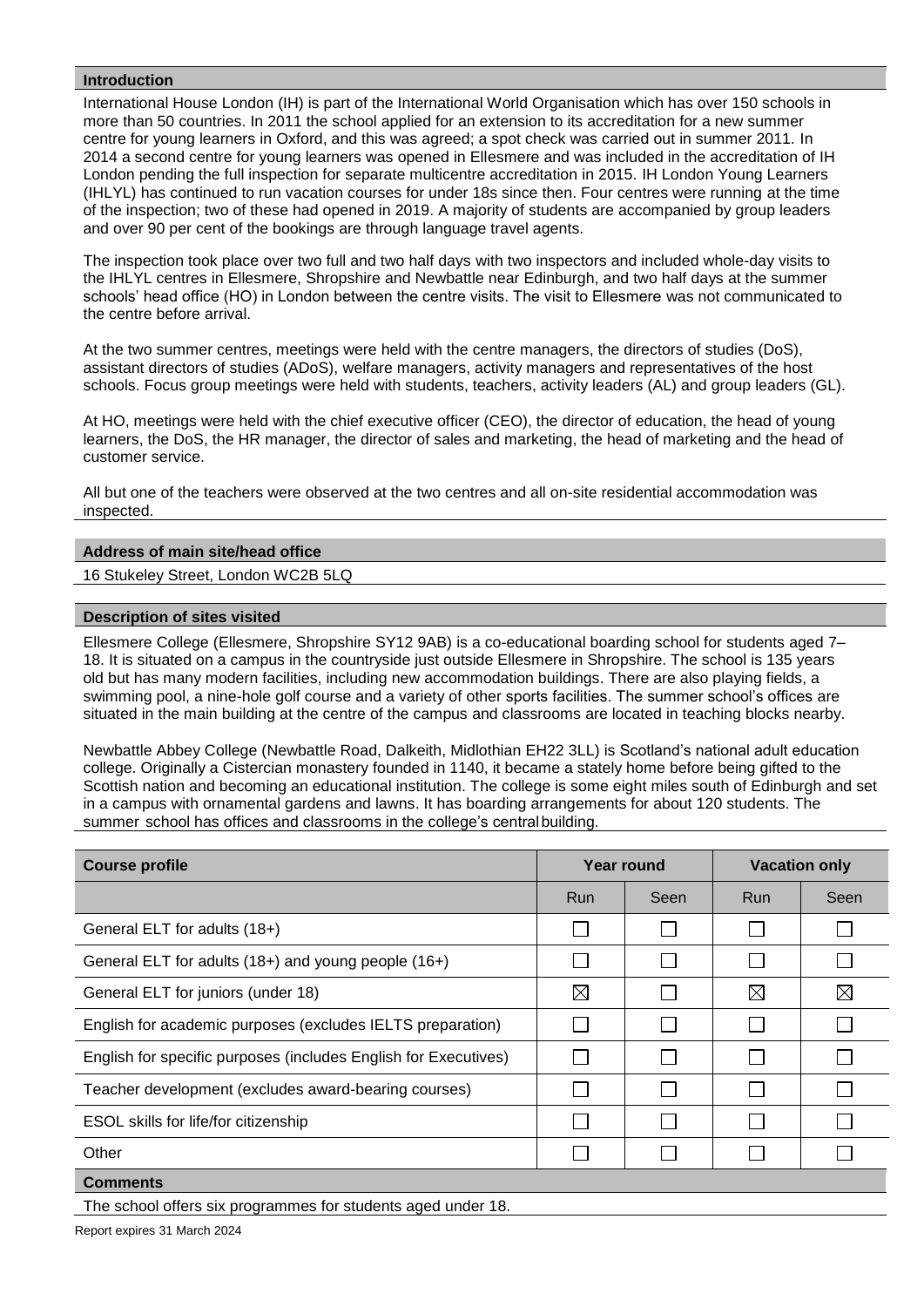*Explore English* is a new programme offered at Newbattle for 8–17 year-olds with 15 hours of general English lessons in the morning, excursions in the afternoons and activities in the evening.

The *Discover English* programme is for 8–11 year-olds; there are 15 hours of lessons, one full-day and one half-day excursion per week, afternoon activities including sports, and there are activities every evening after dinner.

The *English Plus* programme is available for 12–17 year-olds; there are 21 hours of lessons, one full-day and one half-day excursion per week, afternoon activities (one hour on four days per week) and activities every evening after dinner.

The *Active English* programme is a similar programme to that of the English Plus course but in the afternoons students receive professional coaching in a range of sports, art and design or drama.

*Animal Care* is a new course offered at Moulton for students aged 12–17 who love animals. It includes 15 hours of morning lessons with animal care and excursions in the afternoon and activities in the evening.

*Future Leaders* is an advanced course at Oxford for 14–17 year-olds who wish to focus on teamwork, leadership and critical thinking. It includes 21 hours of classes and 20 hours of activities per week.

Closed group courses are also run during the year at Newbattle or in London.

All meals and accommodation in school residences are provided.

At the time of the inspection 13 classes were running in Ellesmere and five classes in Newbattle.

## **Management profile**

The head office team consists of the director of education, the head of young learners, two operations managers, a roving DoS and a student administration team. Each centre has a centre manager, a DoS, a welfare manager and an activity manager with, in larger centres such as Ellesmere, assistant managers in each department.

#### **Accommodation profile**

All students at Ellesmere and Newbattle are accommodated in residences which are part of or adjoin the main teaching and administration buildings. At Ellesmere there are approximately 250 beds, with a mix of singles, twins, triples and quads. Bathrooms are shared. There are separate areas for males and females and for younger and older students, with a student common room in each area. At Newbattle there are approximately 120 beds, with a mix of singles, twins, triples and one quad. Older students are allocated to the single rooms. Males and females are allocated to different areas but these are not completely separate. Bathrooms are mostly shared, with a few ensuite rooms.

#### **Summary of inspection findings**

#### **Management**

The provision meets the section standard and exceeds it in some respects. Excellent documentation and procedures are in place to disseminate the school's values. Communication within the summer schools and across the wider organisation is good; human resources procedures are very well managed and staff feel supported. Student administration is carried out very effectively. There were some problems with publicity but these were remedied during the inspection. *Strategic and quality management*, *Staff management* and *Student administration* are areas of strength.

## **Premises and resources**

The provision meets the section standard and exceeds it in some respects. The premises provide students and staff with a very comfortable and professional environment for work and relaxation. There is a good range of welltargeted learning resources available to benefit the students. Teachers and students receive good advice on how to make full use of the resources available to them. *Premises and facilities* and *Learning resources* are areas of strength.

## **Teaching and learning**

The provision meets the section standard and exceeds it in some respects. The academic staff teams generally have a professional profile that meets the needs of the students. Effective academic management ensures a wellorganised teaching programme and teachers receive good support and guidance to ensure that they support the students effectively in their learning. Courses are structured and managed to provide benefit to students. The teaching observed met the requirements of the Scheme. *Course design* is an area of strength.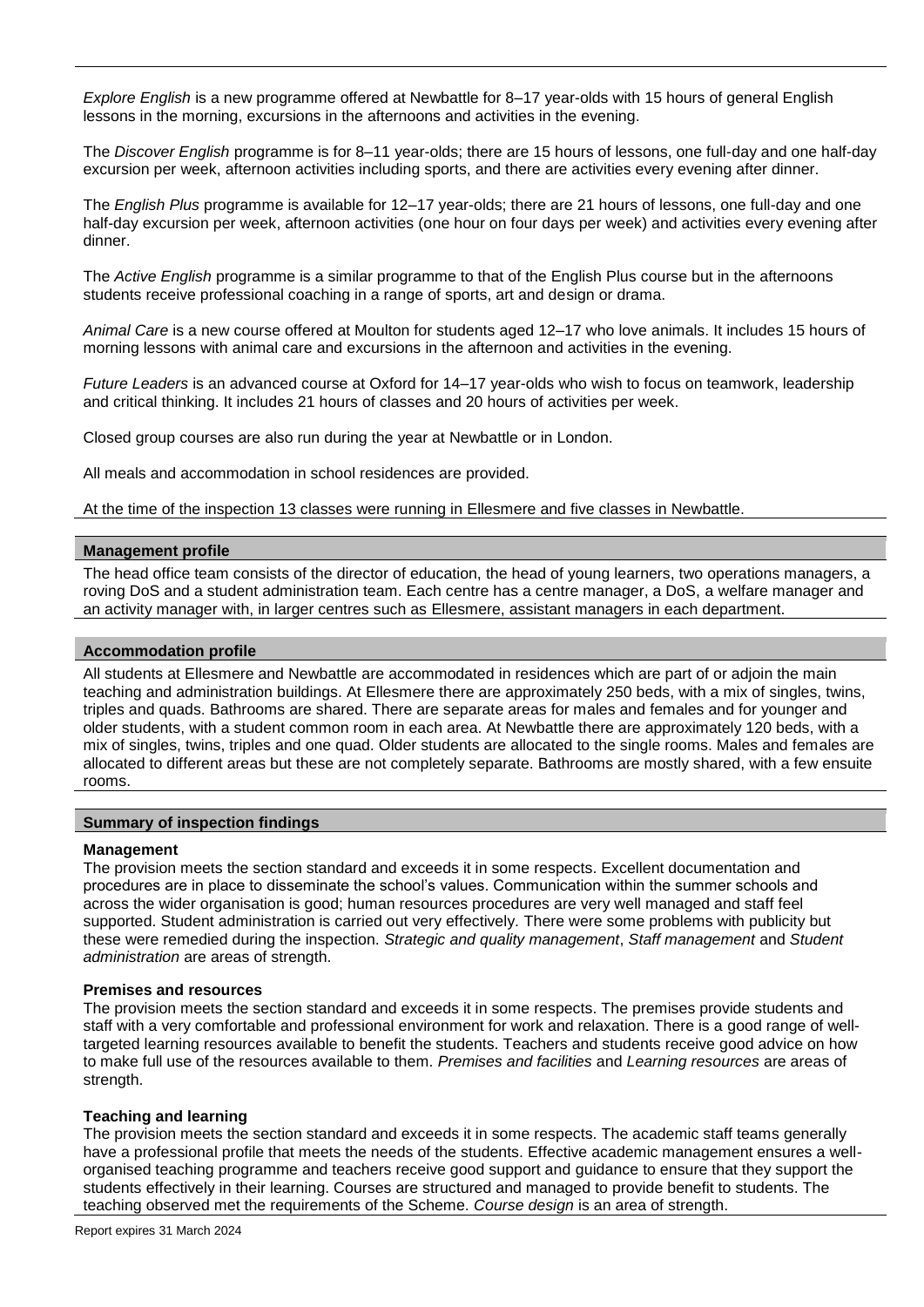## **Welfare and student services**

The provision meets the section standard and exceeds it in some respects. Students' needs for security, pastoral care, and information are all well met. Residential accommodation is overall of a reasonable standard. The activity programmes at both centres are well designed and very effectively organised. The use of professional coaches at Ellesmere is particularly impressive. *Care of students* and *Leisure opportunities* are areas of strength.

## **Safeguarding under 18s**

The provision meets the section standard and exceeds it in some respects. There is appropriate provision for the safeguarding of students under the age of 18 within the organisation, the leisure activities and accommodation provided. Policy documents are comprehensive. Staff at head office and in the centres receive good levels of training to ensure the well-being and safety of children in their care. Recruitment procedures and the carrying out of suitability checks are exemplary. *Safeguarding under 18s* is an area of strength.

## **Declaration of legal and regulatory compliance**

The items sampled were satisfactory.

## **Evidence**

## **Management**

| <b>Strategic and quality management</b>                                                                                                                                                        | Area of strength |
|------------------------------------------------------------------------------------------------------------------------------------------------------------------------------------------------|------------------|
| M1 There is a clear statement describing the goals and values of the organisation, which<br>is made known to all staff.                                                                        | Met              |
| M2 The management has clear objectives for the future of the organisation and has<br>realistic plans to achieve them.                                                                          | Met              |
| M3 There is a documented and clearly understood structure for the ELT operation. There<br>are sufficient staff to manage and deliver the provision, and to ensure continuity at all<br>times.  | Met              |
| M4 There are effective channels of communication between all involved in the ELT<br>operation, and between the ELT operation and any wider organisation of which it is a part.                 | Strength         |
| M5 The provider regularly obtains and records feedback from students on all the services<br>offered. Feedback is circulated to relevant staff and appropriate action is taken and<br>recorded. | Strength         |
| M6 The provider regularly seeks and records feedback from all staff on the services<br>offered. Appropriate action is taken and recorded.                                                      | Strength         |
| M7 The provider reviews systems, processes and practices with a view to continuing<br>improvement. Appropriate action is taken and recorded in an annual self-evaluation.                      | Strength         |
| Commonte                                                                                                                                                                                       |                  |

## **Comments**

M4 There is a wide range of meetings both within centres and between centre and HO staff. Social media are also used very effectively to ensure all staff are kept up to date.

M5 Initial and end-of-course feedback was seen to be acted on very promptly. Summative feedback in included in the review process.

M6 Staff feedback is collected online and fed, with other inputs, into an end-of-season washup meeting. It was very clear that feedback collected in 2018 had been acted on in time for the 2019 courses.

M7 Student and staff feedback, centre manager final reports and HO staff evaluations are fed into the full-day washup meeting attended by senior staff, including the CEO. This meeting produces a full review, submitted to the board, together with an action plan.

| <b>Staff management and development</b>                                                                      | Area of strength |
|--------------------------------------------------------------------------------------------------------------|------------------|
| M8 The provider implements appropriate human resources policies, which are made<br>known to staff.           | Met              |
| M9 The provider specifies the duties of all staff working with ELT students, and regularly<br>reviews these. | Met              |
| M10 There are effective procedures for the recruitment and selection of all staff.                           | Strength         |
| M11 There are effective induction procedures for all staff.                                                  | Strength         |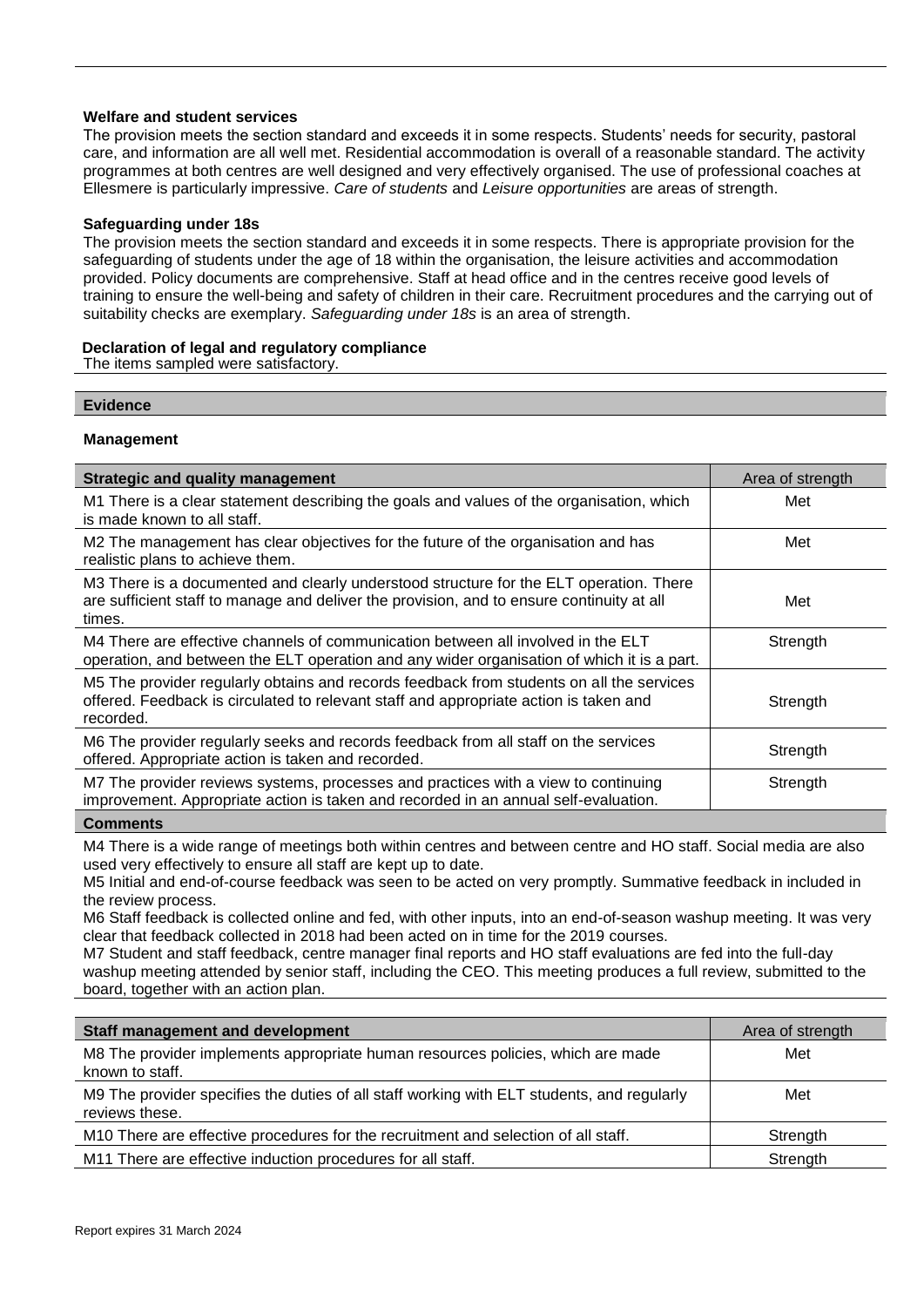| M12 There are effective procedures for monitoring and appraising all staff, and for<br>handling unsatisfactory performance or conduct. These procedures are made known to all<br>staff. | Met      |
|-----------------------------------------------------------------------------------------------------------------------------------------------------------------------------------------|----------|
| M13 There are effective procedures to ensure the continuing professional development of<br>all staff to meet the needs of the individual, the students and the organisation.            | Strength |

M10 Policies and the company handbook give comprehensive information on recruitment and the terms and conditions of employment. Recruitment procedures are well thought through with interviews that contain techniques and scenarios that help to more fully reveal an applicant's abilities.

M11 Induction procedures are good. The senior management team induction, with HO and centre managers, takes place before the centre inductions so that information can usefully be cascaded to centre staff. Each lasts two days with a third added for first aid training. Induction procedures were considered to be very effective by those who had participated in them.

M13 The school has a strong policy of continuing professional development CPD), which leads to a range of creative CPD activity for both academic and non-academic staff.

| <b>Student administration</b>                                                                                                                                                                               | Area of strength |
|-------------------------------------------------------------------------------------------------------------------------------------------------------------------------------------------------------------|------------------|
| M14 Staff are helpful and courteous to students and their representatives, and provide<br>satisfactory levels of customer service.                                                                          | Strength         |
| M15 Students or their representatives receive sufficient information and advice on their<br>course choices before arrival and during their stay.                                                            | Met              |
| M16 Staff carry out enrolment, cancellation and refund procedures efficiently, fairly, and<br>with appropriate sensitivity.                                                                                 | Met              |
| M17 There are effective systems in place to maintain accurate and up-to-date records of<br>student enrolment, payment and course details. These records are accessible at all times<br>to authorised staff. | Met              |
| M18 There are effective systems to maintain up-to-date and accessible records of local<br>contact details for students, and their designated emergency contacts.                                            | Met              |
| M19 There is a clear and effective policy on student attendance and punctuality that is<br>known to all staff and students and is applied consistently.                                                     | Strength         |
| M20 All staff and students are made aware of conditions and procedures under which a<br>student may be asked to leave the course.                                                                           | Strength         |
| M21 All students and, where appropriate, group leaders and parents/legal guardians,<br>receive information in writing about how to make a complaint.                                                        | Strength         |

#### **Comments**

M14 Students and group leaders commented very favourably on the helpfulness and friendliness of all staff, who also reported they felt very well supported in their work.

M19 Students must attend all lessons and scheduled activities, and this is checked systematically by senior members of staff.

M20 Detailed information is included in staff and student handbooks. At induction students are made aware of the school rules, the student code of conduct and the different sanctions that apply. Posters and displays reinforce these rules.

M21 The clearly expressed complaints policy is available in student and group leader handbooks and on the website and is introduced during induction. There are comprehensive records of complaints made and action taken.

| <b>Publicity</b>                                                                                                                                                                        | Met      |
|-----------------------------------------------------------------------------------------------------------------------------------------------------------------------------------------|----------|
| M22 All publicity and information is accurate, and gives rise to realistic expectations about<br>the premises, location, and the extent and availability of the services and resources. | Not met  |
| M23 All publicity and information about the provider and the services it offers is in clear,<br>accurate and accessible English.                                                        | Met      |
| M24 Publicity gives clear, accurate and easy-to-find information on the courses.                                                                                                        | Met      |
| M25 Publicity includes clear, accurate and easy-to-find information on costs.                                                                                                           | Met      |
| M26 Publicity or other information made available before enrolment gives an accurate<br>description of the level of care and support given to any students under 18.                    | Strength |
| M27 Publicity gives an accurate description of any accommodation offered.                                                                                                               | Met      |
| M28 Descriptions of staff qualifications are accurate.                                                                                                                                  | Not met  |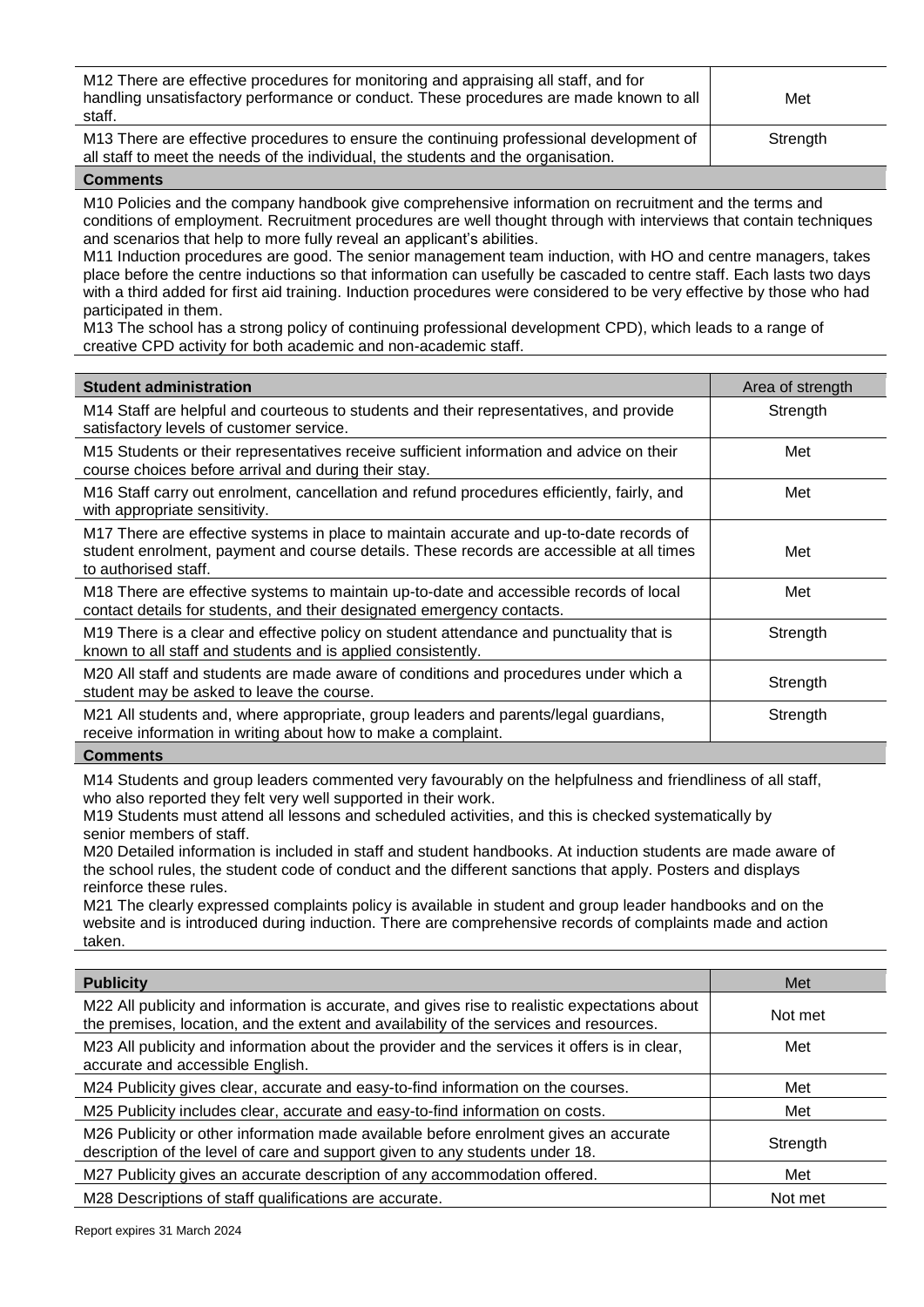M29 Claims to accreditation are in line with Scheme requirements. Not met

## **Comments**

The principal means of publicity is the website. There is also a printed brochure for the summer schools with a detailed price list and summary of all terms and conditions. Some printed material can be downloaded from the website.

M22 There are several inaccuracies in the publicity related to the type of institutions used as centres and to their location relative to towns of interest. The minimum age was given as eight when seven year-olds had been admitted. These errors were rectified during the inspection and this is no longer a point to be addressed. M26 The information given is very full and accurate.

M28 All DoSs are described as 'fully qualified' and all staff as 'qualified and experienced'. In neither case is this wholly true. These generalisations were removed during the course of the inspection and this is no longer a point to be addressed.

M29 Reference is made in the publicity to the provider being the number one school in central London according to the British Council. This refers to the adult school, not to the country-wide young learner provision which is accredited separately. This assertion was removed during the inspection and this is no longer a point to be addressed.

## **Premises and resources**

| <b>Premises and facilities</b>                                                                                                                                                | Area of strength |
|-------------------------------------------------------------------------------------------------------------------------------------------------------------------------------|------------------|
| P1 Premises, including any external areas, are in a good state of repair, cleanliness and<br>decoration, and provide a comfortable environment for students and staff.        | Strength         |
| P2 Classrooms and other learning areas provide a suitable study environment.                                                                                                  | Strength         |
| P3 Students have adequate room and suitable facilities for relaxation and the<br>consumption of food.                                                                         | Strength         |
| P4 Free drinking water is available. A choice of appropriate food at affordable prices is<br>available to students on site, if not available locally.                         | Met              |
| P5 There is adequate signage to buildings, routes, rooms and exits, and there are<br>facilities for the display of general information.                                       | Strength         |
| P6 There is sufficient space for all staff, for meetings, relaxation and the storage of<br>personal possessions, and for teachers to carry out their preparation and marking. | Met              |
|                                                                                                                                                                               |                  |

#### **Comments**

P1 Both sites visited are very attractive locations for students and staff, full of character and interest. They are very well equipped and maintained, and provide a comfortable environment for summer schools.

P2 Classrooms are all spacious and comfortable, providing a very suitable environment for learning and study. P3 Large, traditional dining areas are attractively designed and provide a highly appropriate location for staff and students to take their meals. There are many facilities for student relaxation and recreation on both campuses, including common rooms in some of the boarding houses.

P5 Both signage and display facilities are excellent.

| <b>Learning resources</b>                                                                                                                                                                                            | Area of Strength |
|----------------------------------------------------------------------------------------------------------------------------------------------------------------------------------------------------------------------|------------------|
| P7 There are sufficient learning resources for the number of students enrolled,<br>appropriate to their age and the level, length and type of courses offered.                                                       | Strength         |
| P8 There are appropriate resources for teachers, which are adequate in number,<br>accessible, and well maintained and organised.                                                                                     | Strength         |
| P9 Any educational technology inside the classroom and elsewhere is well maintained<br>with adequate technical support. Staff receive appropriate training in using the available<br>technology to support learning. | Met              |
| P10 Any facilities provided for additional or independent learning are appropriately<br>equipped and organised.                                                                                                      | Met              |
| P11 Students receive guidance on the use of any resources provided for independent<br>learning.                                                                                                                      | Met              |
| P12 There is a policy for the continuing review and development of teaching and learning<br>resources, and evidence of its implementation.                                                                           | Strength         |
| $P = 1$                                                                                                                                                                                                              |                  |

#### **Comments**

P7 There is a very good range of well-designed materials produced in-house to support a task and project-based approach.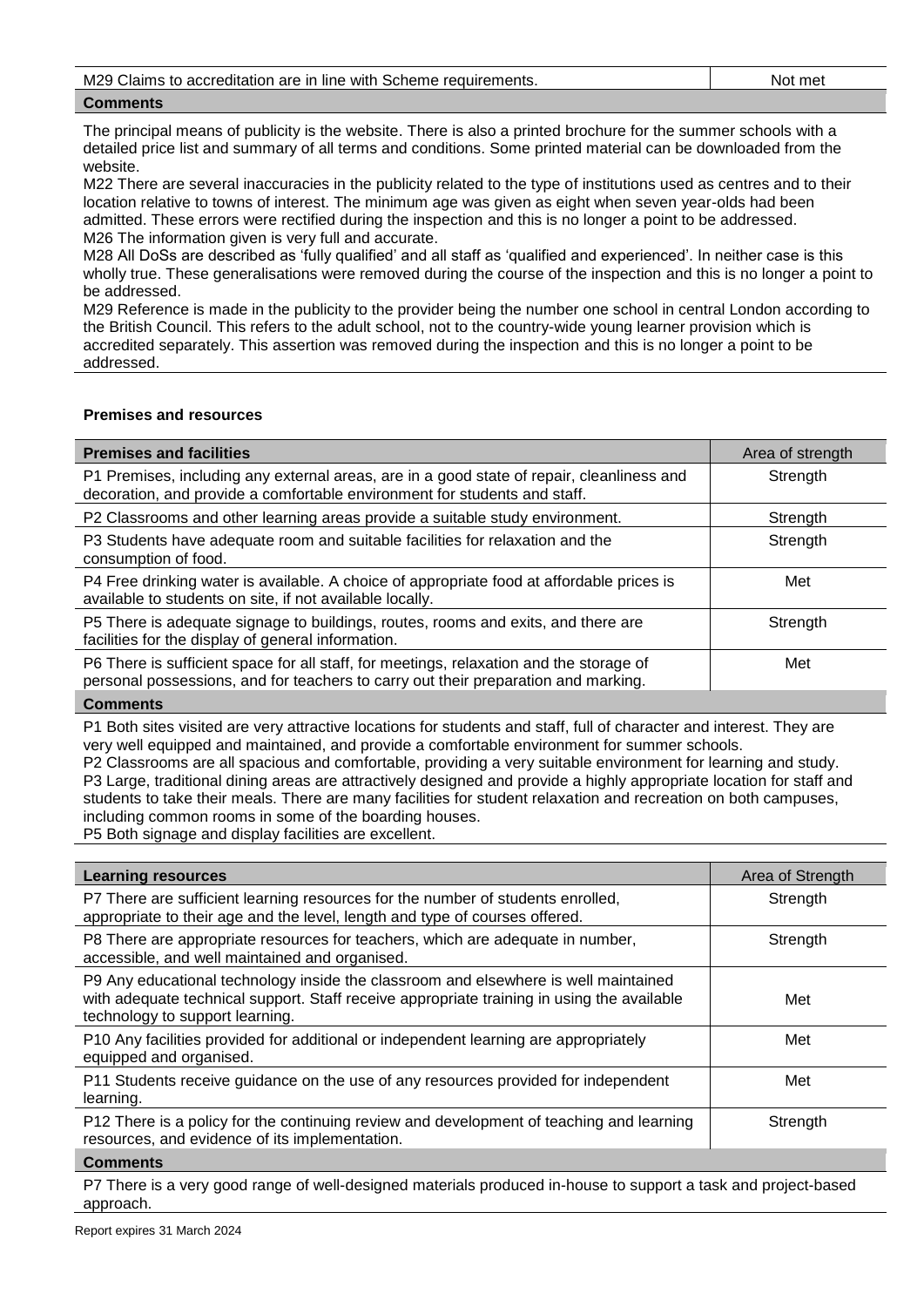P8 Teachers are provided with more than adequate resources, most of them online, to support the course design being used.

P9 Met, but the IT support was not available in week one at Newbattle.

P12 As noted above (M7), reviews of teaching and learning resources take place at the end of the season. This has involved a review of the main syllabus. One result of this process has been the recent introduction of a weekly cycle with more task-based activities and independent student project work and the development of related resources**.**

## **Teaching and learning**

| <b>Academic staff profile</b>                                                                                                                          | Met |
|--------------------------------------------------------------------------------------------------------------------------------------------------------|-----|
| T1 All academic staff have a level of education normally represented by a Level 6<br>qualification on the Ofqual register of regulated qualifications. | Met |
| T2 The teaching team has ELT/TESOL qualifications relevant to the courses they are<br>teaching.                                                        | Met |
| T3 The teaching team has a range of experience, knowledge and skills appropriate to the<br>courses offered and the needs of the learners.              | Met |
| T4 The academic manager/academic management team has an appropriate professional<br>profile to provide academic leadership.                            | Met |
|                                                                                                                                                        |     |

#### **Comments**

T4 Although the DoS at Ellesmere is only TEFLI and the ADoS is also TEFLI and does not have a Level 6 qualification, they have considerable academic management experience of summer schools and they are supported appropriately by a TEFLQ roaming academic manager. The rationale for their employment was accepted within the context of this inspection.

| <b>Academic management</b>                                                                                                                  | Met      |
|---------------------------------------------------------------------------------------------------------------------------------------------|----------|
| T5 Teachers are matched appropriately to courses.                                                                                           | Met      |
| T6 There are effective procedures for the appropriate timetabling of students, teachers,<br>courses and classrooms.                         | Met      |
| T7 There are formalised arrangements, satisfactory to students and staff, for covering for<br>absent teachers.                              | Met      |
| T8 Where enrolment is continuous, explicit attention is paid to all aspects of academic<br>management affected.                             | Met      |
| T9 There are effective arrangements, led by an academic manager, to ensure appropriate<br>day-to-day guidance and support for all teachers. | Strength |
| T10 There are effective arrangements for the observation and monitoring of teachers'<br>performance by a TEFLQ academic manager.            | Strength |
|                                                                                                                                             |          |

#### **Comments**

T9 Teachers commented very favourably on the day-to-day guidance available in planning and delivering the course. Weekly in-service training sessions provide further ideas and are frequently linked to points identified in lesson observations.

T10 Observations are regular and effective. Drop-in, informal observations take place soon after the course has started and are supplemented with more formal observations; the latter are carried out by the roaming DoS if the other members of the centre academic team are TEFLI. Feedback is detailed and welcomed by the teachers observed. All teachers are observed at least twice during their contract.

| <b>Course design and implementation</b>                                                                                                                                                        | Area of strength |
|------------------------------------------------------------------------------------------------------------------------------------------------------------------------------------------------|------------------|
| T11 Course design is based on stated principles. There is a coherent and appropriate<br>course structure described in writing for teachers' guidance.                                          | Strength         |
| T12 Course design is regularly reviewed in light of the different and changing needs of<br>students and feedback from teachers and students.                                                   | Strength         |
| T13 Written course outlines and intended learning outcomes, appropriate to the course<br>length and type, are available to students.                                                           | Met              |
| T14 Any activities additional to English classes, and which form part of the language<br>curriculum, encourage the acquisition of language and the development of relevant<br>language skills. | Met              |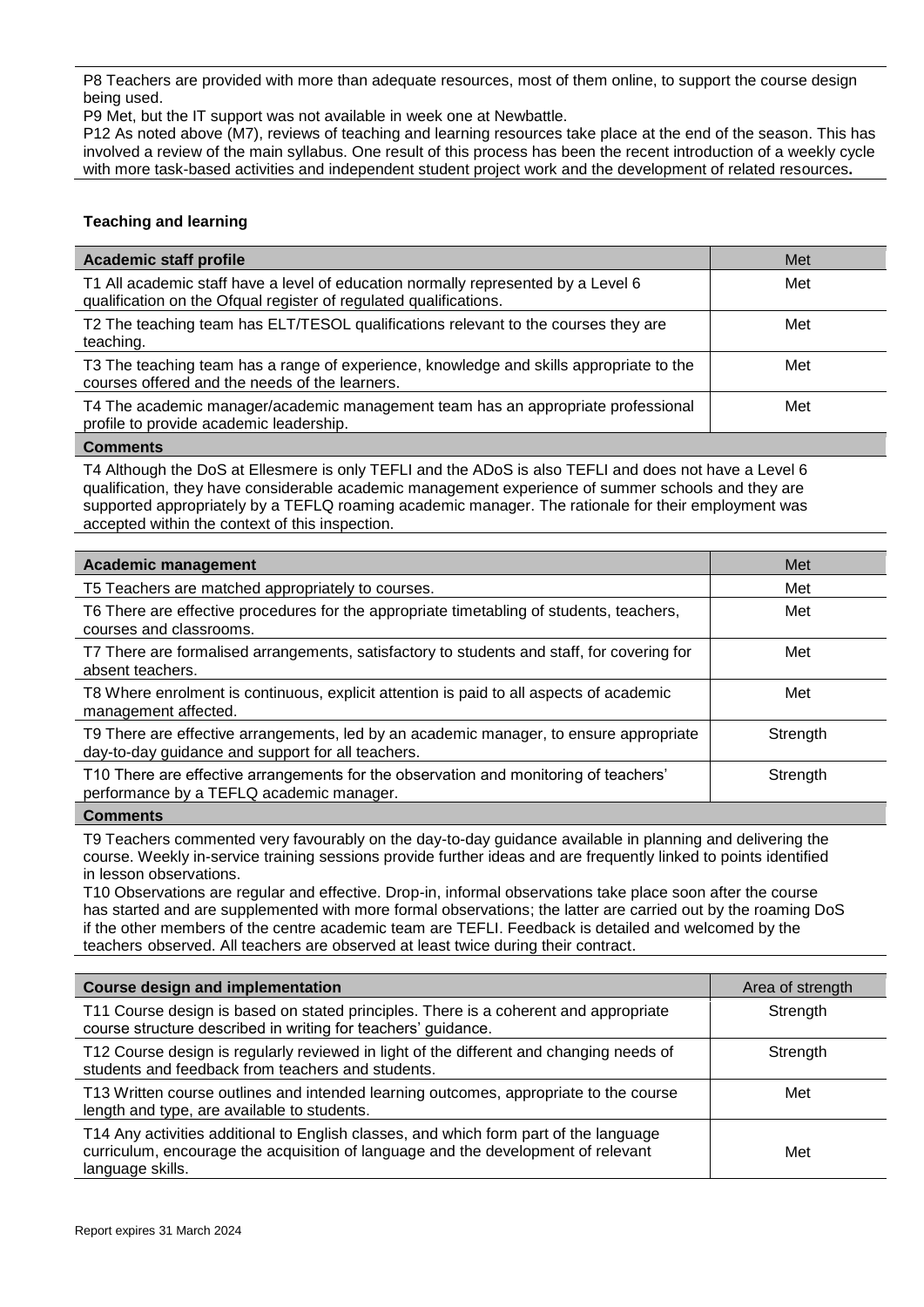| T15 Courses include study and learning strategies that support independent learning and<br>enable students to benefit from their programmes and continue their learning after the<br>course. | Strength |
|----------------------------------------------------------------------------------------------------------------------------------------------------------------------------------------------|----------|
| T16 Courses include strategies which help students to develop their language skills<br>outside the classroom and benefit linguistically from their stay in the UK.                           | Met      |

T11 The course design is clearly principled and informed by inputs from experienced materials developers at head office and teachers and academic managers in the field.

T12 The course review process is extremely well informed, thorough and detailed. Course design is reviewed annually in relation to comments from class teachers and feedback from academic managers. There was evidence that this process had led to changes in the design of the syllabus offered.

T15 The task-based approach, leading to a team project, equips students with useful transferable life skills, as well as developing their language.

| Learner management                                                                                                                       | Met |
|------------------------------------------------------------------------------------------------------------------------------------------|-----|
| T17 There are effective procedures for the correct placement of students, appropriate to<br>their level and age.                         | Met |
| T18 There are effective procedures for evaluating, monitoring and recording students'<br>progress.                                       | Met |
| T19 Students are provided with learning support and enabled to change courses or<br>classes where necessary.                             | Met |
| T20 Where relevant, students are guided to select the examinations and examination<br>training best suited to their needs and interests. | Met |
| T21 Academic reports are made available to students on request and, in the case of<br>under 18s, to their parents/guardians.             | Met |
| T22 Students wishing to progress to mainstream UK education have access to relevant<br>information and advice.                           | N/a |
| <b>Comments</b>                                                                                                                          |     |

```
All the applicable criteria in this area are fully met.
```
## **Classroom observation record**

| Number of teachers seen        | 18                                          |
|--------------------------------|---------------------------------------------|
| Number of observations         | 18                                          |
| Parts of programme(s) observed | All those available at the centres visited. |
|                                |                                             |

## **Comments**

Nineteen teachers were teaching in the two centres during the inspection. One could not be observed because of time constraints.

| <b>Teaching: classroom observation</b>                                                                                                                                                          | Met      |
|-------------------------------------------------------------------------------------------------------------------------------------------------------------------------------------------------|----------|
| T23 Teachers demonstrate sound knowledge and awareness of the use of English and<br>the linguistic systems underlying it, and provide appropriate models of both spoken and<br>written English. | Met      |
| T24 The content of the lessons shows that the course objectives, the learning needs and<br>cultural backgrounds of the students have been taken into account.                                   | Strength |
| T25 Lessons lead to relevant learning outcomes, made known to students and achieved<br>through a coherent sequence of activities.                                                               | Met      |
| T26 Teaching techniques are appropriate to the focus of the lesson and to the needs of<br>the group and individual learners.                                                                    | Met      |
| T27 Teachers promote learning by the effective management of the classroom<br>environment and resources.                                                                                        | Strength |
| T28 Students receive appropriate and timely feedback on their performance during the<br>lesson.                                                                                                 | Met      |
| T29 Lessons include activities to evaluate whether learning is taking place.                                                                                                                    | Met      |
| T30 Teachers demonstrate the ability to engage students and create a positive learning<br>atmosphere.                                                                                           | Met      |
| <b>Comments</b>                                                                                                                                                                                 |          |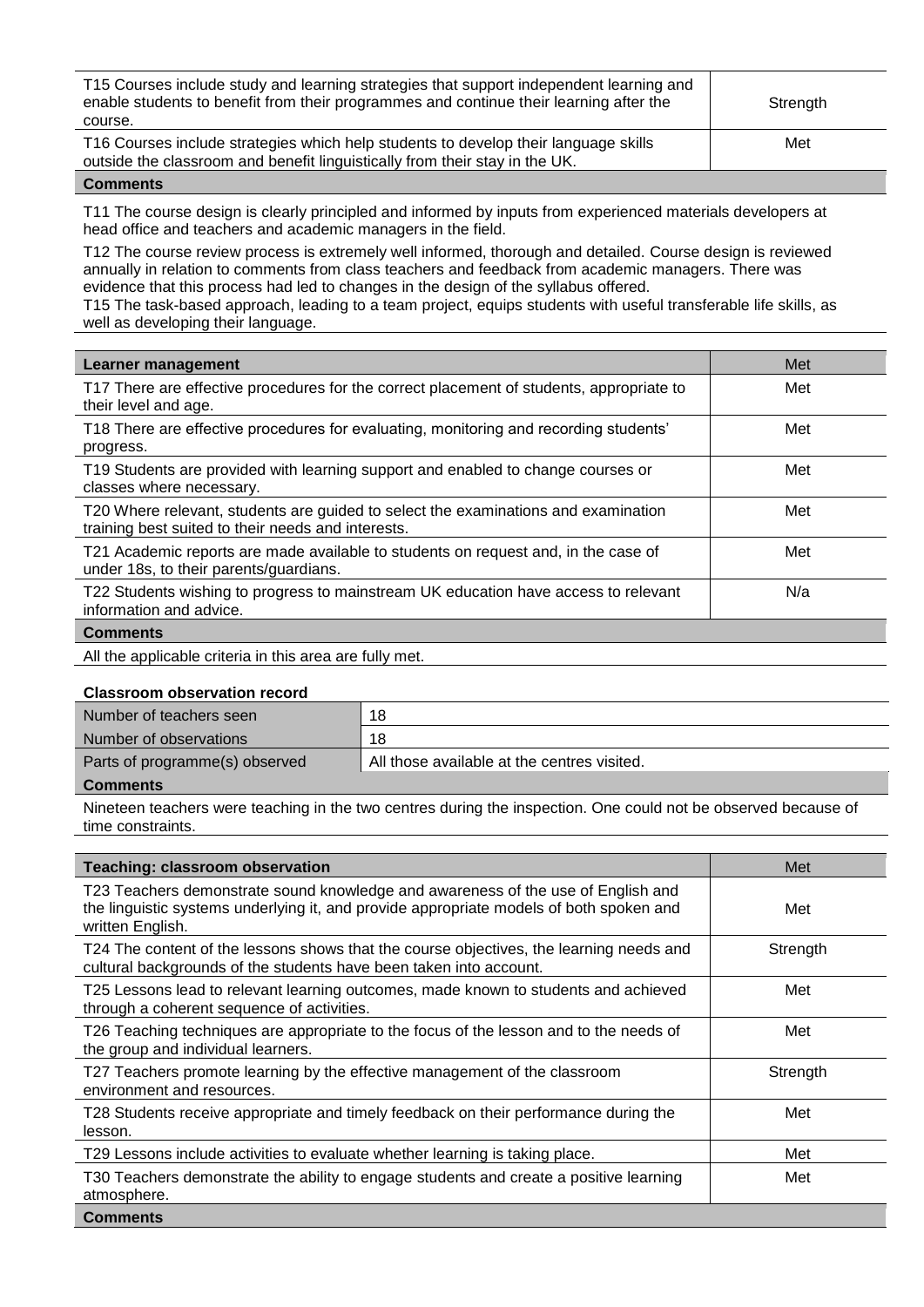T23 Teachers showed a satisfactory knowledge of the linguistic systems of English and skill in demonstrating this to students. They provided accurate and appropriate models of both spoken and written English, although some non-standard usage and unnatural pronunciation was noted.

T24 The content of the lessons was appropriate for the overall course objectives and the age of the students. Teachers knew their students well and were able to adapt content and techniques used to them.

T25 Lessons were planned and learning outcomes were clearly stated in plans and materials and were usually made known to students. There was a logical progression through the segments observed and teachers signposted the different phases of the lesson and course overall.

T26 A range of appropriate teaching and learning techniques was used to achieve the course objectives. Teachers promoted student engagement through elicitation, and the most successful teaching used techniques to encourage student interaction. A range of exercises, games, competitions and small group activities promoted a lively atmosphere.

T27 A range of resources was used to facilitate learning. Good use of interactive whiteboards (Newbattle) and data projectors (Ellesmere) was made and classes were rearranged to suit activities, especially video recording and project presentations. Students' own phones were sometimes used to record audio and video segments. T28 Monitoring was generally effective; some effective correction of errors was noted; and teachers regularly praised students' successful contributions. However, in general there was insufficient feedback on inaccuracies. T29 The project work at the end of each week effectively demonstrated whether learning had taken place. T30 Teachers mainly had engaging and authoritative classroom presences and there was a positive and good-humoured classroom atmosphere. However, some classes were less dynamic, and a few teachers could have talked less and involved students more.

## **Classroom observation summary**

The teaching observed met the requirements of the Scheme, and ranged from good to satisfactory, with the majority of segments observed being satisfactory. Teachers displayed an appropriate knowledge of English and generally presented acceptable models for students to follow. Lessons were planned to meet the needs of students and the course objectives and classroom activities were coherent and purposeful. Techniques were varied and appropriate, with a number of suitable resources being used to enhance learning. However, there was insufficient correction of mistakes to help students and to promote learning. Teachers generally had an appropriate presence in the classroom and managed their classes in a satisfactory way.

## **Welfare and student services**

| <b>Care of students</b>                                                                                                                                                                                    | Area of strength |
|------------------------------------------------------------------------------------------------------------------------------------------------------------------------------------------------------------|------------------|
| W1 Providers ensure the safety and security of students on their premises by measures<br>appropriate to their age and background, and the location.                                                        | Strength         |
| W2 There is a comprehensive plan to respond to any emergency. This plan is known to<br>all staff, and relevant elements are known to students.                                                             | Met              |
| W3 Students receive pastoral care appropriate to their age, background and<br>circumstances. All staff and students know the name(s) of the person or people who deal<br>with students' personal problems. | Strength         |
| W4 There are policies to promote tolerance and respect, and procedures for dealing with<br>any abusive behaviour. All staff and students are aware of these.                                               | Strength         |
| W5 Where relevant, students receive a 24-hour emergency contact number for the<br>provider, in writing.                                                                                                    | Met              |
| W6 Students receive in advance information on the most appropriate forms of transport<br>between the point of entry to the UK and the provider or accommodation, including<br>approximate costs.           | Met              |
| W7 Students receive advice on relevant aspects of life in the UK.                                                                                                                                          | Met              |
| W8 Students have access to adequate health care provision.                                                                                                                                                 | Strength         |
| $P = 1$                                                                                                                                                                                                    |                  |

## **Comments**

W1 Very thorough security procedures are in place at both centres, based on comprehensive head office guidelines. Each centre has produced its own premises risk assessments. Weekly fire drills are carried out at both centres; fire marshals have had appropriate training.

W3 There is a genuine commitment to student welfare across the organisation, including a detailed welfare manual, welfare managers at each centre and an explicit student welfare role for house supervisors. Many students are accompanied by group leaders who provide additional support for their own students. Head office staff are available to support local staff to deal with any serious welfare issues.

W4 There are clear and effective policies to promote tolerance and respect, written in accessible English and made known to students at induction, in the student handbook and on notices in all residences. Records of incidents are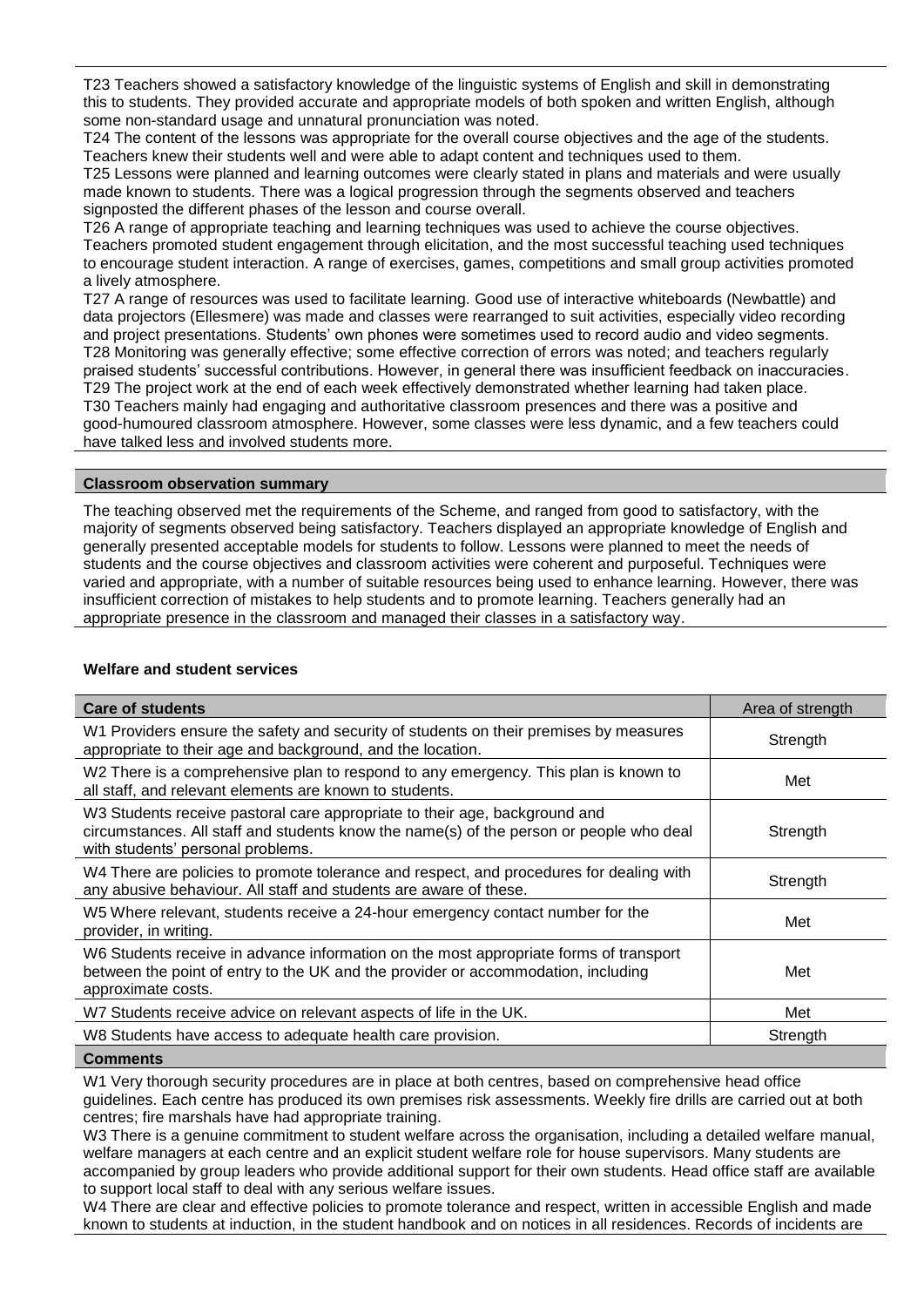maintained, including a note of any action taken. There was evidence that issues relating to tolerance and respect are raised with students at house meetings.

W8 Health care provision is of a high standard. All young learner students are included in the school's international student insurance policy; details of cover, including entitlement to medical treatment, are available on the website. Sick students are accompanied to a local pharmacy, surgery or hospital. At Ellesmere 22 members of staff have had first aid training and at Newbattle ten members of staff have had first aid training.

| <b>Accommodation</b> (W9-W22 as applicable)                                                                                                                                        | Met      |
|------------------------------------------------------------------------------------------------------------------------------------------------------------------------------------|----------|
| All accommodation                                                                                                                                                                  |          |
| W9 Students have a comfortable living environment throughout their stay.                                                                                                           | Met      |
| W10 Arrangements for cleaning and laundry are satisfactory.                                                                                                                        | Met      |
| W11 A responsible representative inspects all accommodation (for safety and suitability)<br>before students are placed, and at least every two years after that.                   | Met      |
| W12 Students receive written confirmation of accommodation booked, giving clear and<br>accurate information.                                                                       | Met      |
| W13 There are effective procedures for identifying and resolving any problems students<br>have with their accommodation.                                                           | Strength |
| W14 Accommodation providers receive written confirmation of the rules, terms and<br>conditions applied by the provider with respect to the provision of accommodation<br>services. | Met      |
| W15 Students receive meals as agreed; these offer a well-balanced diet, taking into<br>account any reasonable dietary requirements students may have.                              | Met      |
|                                                                                                                                                                                    |          |

#### **Comments**

W9 The standard of accommodation at Ellesmere is good. Rooms are well furnished and comfortable. Students are not provided with room keys. However, there are lockable cupboards in each room, with padlocks provided by the school. Bathrooms are of a reasonable standard. At Newbattle the standard of the rooms is adequate. Some public areas and flooring are in poor condition. All rooms are lockable. Bathrooms are of a reasonable standard; some have recently been refurbished.

W13 Any problems with accommodation are promptly dealt with and resolved. Students comment on accommodation through initial feedback questionnaires. Group leaders are able to raise any issues and there are daily meetings between the welfare managers and house supervisors. There are good relations between the school and the host organisations; maintenance problems are efficiently handled at both centres.

| Accommodation: homestay only                                                                                                                                                                  |     |
|-----------------------------------------------------------------------------------------------------------------------------------------------------------------------------------------------|-----|
| W16 Homestay hosts accommodate no more than four students at one time.                                                                                                                        | N/a |
| W17 Homestay hosts do not accommodate more than one student with the same<br>language, unless the students, their agents, parents or legal guardians specifically<br>request this in writing. | N/a |
| W18 No more than two students share the same bedroom, unless the students, their<br>agents, parents or legal guardians specifically request this in writing.                                  | N/a |
| W19 English is the language of communication within the homestay home.                                                                                                                        | N/a |
| W20 Hosts ensure that there is an adult available to receive students on first arrival.                                                                                                       | N/a |
| <b>Comments</b>                                                                                                                                                                               |     |

None.

| Accommodation: other                                                                                                                           |     |
|------------------------------------------------------------------------------------------------------------------------------------------------|-----|
| W21 Students receive information about the implications of their living in private rented<br>accommodation and advice in case of difficulties. | N/a |
| W22 The provider monitors any other accommodation recommended, and booking and<br>payment arrangements are clear.                              | N/a |
| <b>Comments</b>                                                                                                                                |     |

None.

| Leisure opportunities                                                                                                                                                      | Area of strength |
|----------------------------------------------------------------------------------------------------------------------------------------------------------------------------|------------------|
| W23 Students have appropriate information about and access to social, cultural and<br>sporting events and activities which enhance their experience of studying in the UK. | Met              |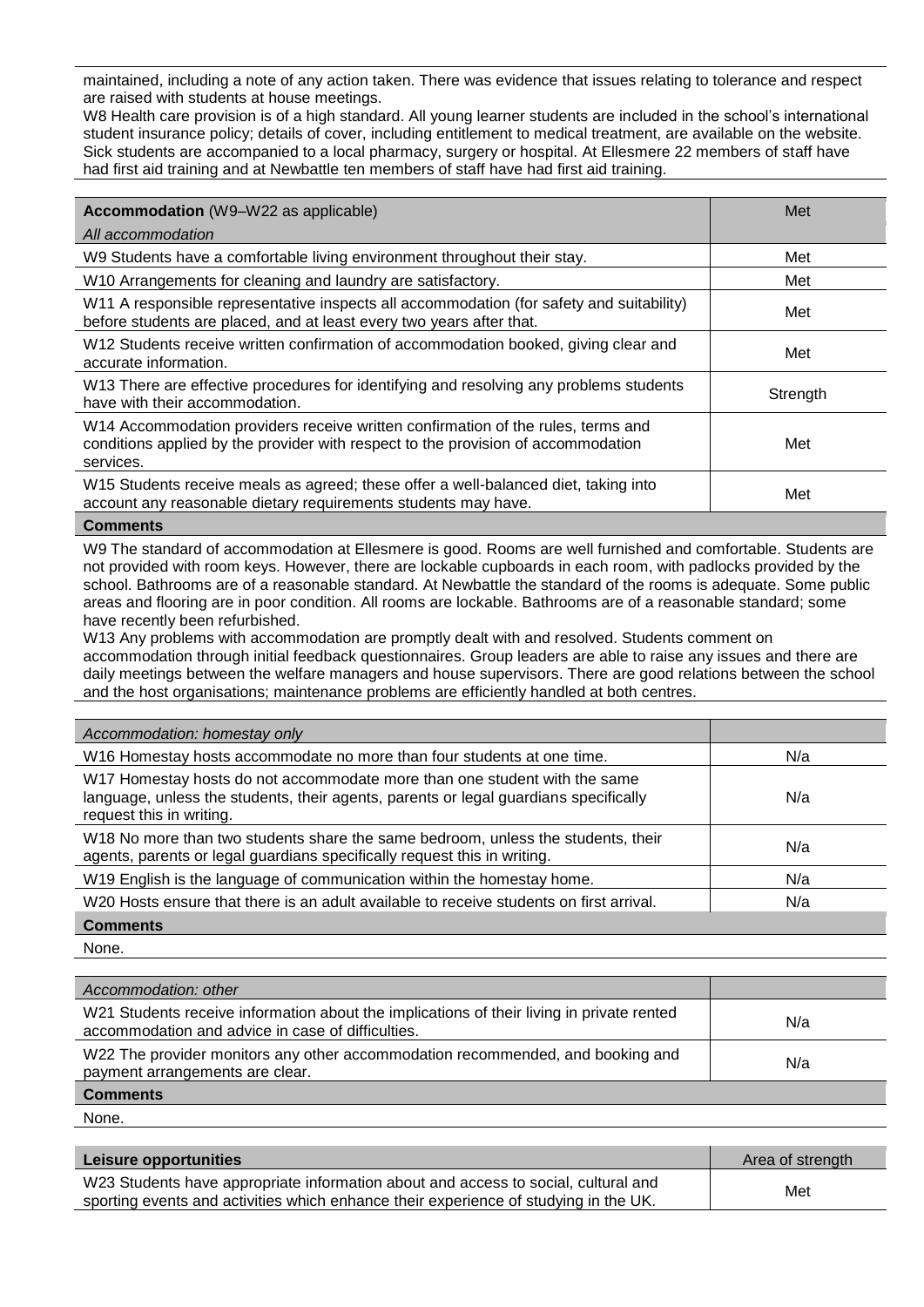| W24 The content of any leisure programme is appropriate to the age and interests of the<br>students.                   | Strength |
|------------------------------------------------------------------------------------------------------------------------|----------|
| W25 Any leisure programmes are well organised and sufficiently resourced.                                              | Met      |
| W26 There are effective systems to ensure the health and safety of students on all on-site<br>and off-site activities. | Strength |
| W27 Staff supervising sporting and leisure activities on or off-site have appropriate<br>experience and training.      | Strength |

W24 At both centres there is a full and well-organised programme of activities and excursions, led by enthusiastic activity managers and leaders. At Ellesmere there are excellent sports and drama facilities. The Active English programme for older students has a wide range of options, led by professional coaches. Younger students follow the Discover English programme, with group sports activities and games in the afternoons. Evening activities and excursions are organised for the whole school.

At Newbattle there are no onsite sports facilities apart from a sports field. All students follow the Explore English course which includes half-day excursions on every teaching day, plus one full day excursion per week. There is a strong focus on local culture and history. Neatly produced worksheets are provided for students to complete during excursions. Whole-school evening activities are also organised.

W26 Excellent risk assessments are in place at both centres, written by members of the activity team who have had specific training in this area. Risk assessments are regularly updated to reflect any additional risks identified during activities.

W27 Leaders on the Activity English options have substantial experience in their specialist field and, where appropriate, professional qualifications. The school's activity staff have a full induction and are effectively led by the activity managers.

## **Safeguarding under 18s**

| <b>Safeguarding under 18s</b>                                                                                                                                                                                                                                   | Area of strength |
|-----------------------------------------------------------------------------------------------------------------------------------------------------------------------------------------------------------------------------------------------------------------|------------------|
| S1 There is a safeguarding policy which specifies procedures to ensure the safety and<br>well-being of all students under the age of 18. A named member of staff is responsible for<br>implementing this policy and responding to child protection allegations. | Strength         |
| S2 The provider makes the policy known to all adults in contact with under 18s through<br>their role with the organisation, and provides guidance or training relevant to its effective<br>implementation.                                                      | Strength         |
| S3 The provider has written parental/guardian consent reflecting the level of care and<br>support given to students under 18, including medical consent.                                                                                                        | Met              |
| S4 Recruitment procedures for all roles involving responsibility for or substantial access to<br>under 18s are in line with safer recruitment good practice and the organisation's<br>safeguarding policy.                                                      | Strength         |
| S5 There are suitable arrangements for the supervision and safety of students during<br>scheduled lessons and activities.                                                                                                                                       | Strength         |
| S6 There are suitable arrangements for the supervision and safety of students outside the<br>scheduled programme.                                                                                                                                               | Strength         |
| S7 There are suitable arrangements for the accommodation of students.                                                                                                                                                                                           | Met              |
| S8 There are suitable arrangements to ensure contact between the provider and parents,<br>legal guardians or their nominated representatives concerning the welfare of students.                                                                                | Met              |
|                                                                                                                                                                                                                                                                 |                  |

## **Comments**

S1 A comprehensive safeguarding policy is in place. The International House London designated safeguarding lead (DSL) has overall responsibility for the safeguarding of all students enrolled at the school, while the young learners DSL has specific responsibility for safeguarding issues at all young learner centres. Centre managers are the safeguarding leads at each centre. The policy includes guidelines on handling safeguarding issues in Scotland. S2 Staff training is very well managed. Eight members of staff at the London head office and also the Newbattle centre manager have specialist safeguarding training qualifications. The young learners DSL delivers safeguarding training at advanced level to all members of the senior management teams at the centres. All staff have completed online basic safeguarding training; certificates are on file.

S4 Suitability checks are carried out meticulously by the human resources department at head office. All staff have DBS checks and at least two references. Procedures for checking employees based in Scotland, for leaders and staff resident abroad and for returning staff are all appropriately handled. Prohibited list checks are carried out when required.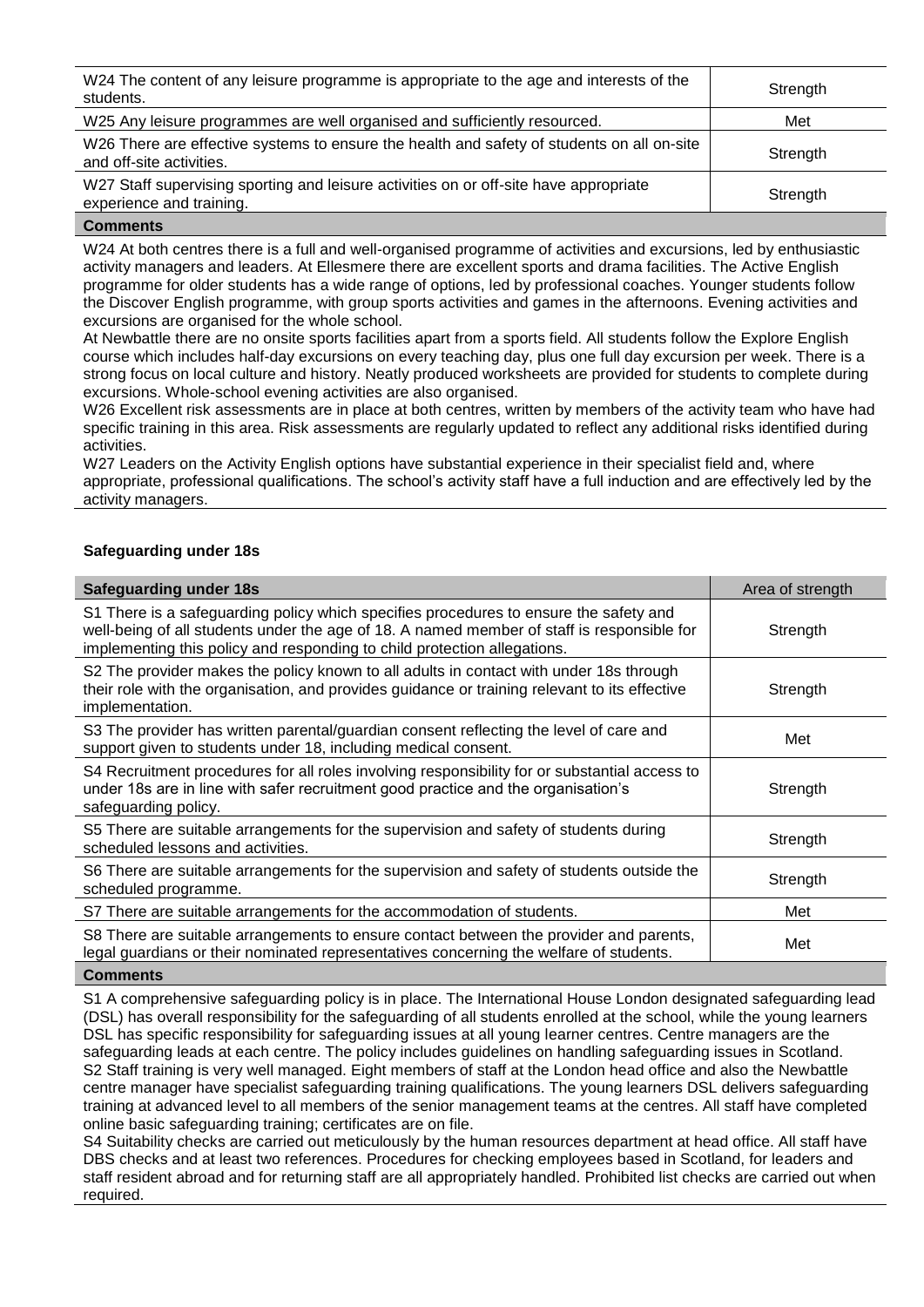S5 Students are closely supervised at both centres. The school has a high ratio of staff to students. Even higher ratios are in place for activities with younger students. Welfare staff, house supervisors and activity staff are all well aware of their supervisory duties. At Ellesmere younger students (aged 8 to 11 years) have a separate leisure programme. At Newbattle they are separately supervised during activities.

S6 Students have very little unsupervised time. During breaks they are either supervised by staff in a central area or return to rooms in the residences where house supervisors monitor them. Registers are called daily at house meetings, assemblies and before activity sessions. Students are not permitted to leave the premises unsupervised.

## **Declaration of legal and regulatory compliance**

D1 The organisation certifies that it operates at all times in accordance with the declarations in the *Declaration of legal and regulatory compliance*.

The Accreditation Scheme requires accredited providers to comply with all applicable laws and regulations. Providers must take steps to ensure that they are aware of, and comply with, all existing and new legal requirements.

On initial application and annual renewal of accreditation, providers are required to confirm that they are complying with all applicable laws and regulations.

Inspectors will check a random sample of items during inspection, in relation to criterion D1; if they find evidence of a breach of statutory or other legal requirements, the provider will be required to submit evidence of compliance confirmed by the appropriate regulatory body.

Any breach of the law or regulations will be viewed seriously by the Scheme and may result in the withdrawal or withholding of accreditation.

Any sustained breach of the law or regulations which an accredited provider fails upon reasonable notice to remedy will result in accreditation being withdrawn.

## **Comments**

D1 The items sampled were satisfactory.

## **Organisation profile: multicentre**

## **1. COLLATED DATA FOR ALL ELIGIBLE CENTRES (INCLUDING THOSE NOT INSPECTED)**

| <b>Inspection history</b>                                                              | Dates/details                                                           |
|----------------------------------------------------------------------------------------|-------------------------------------------------------------------------|
| First inspection                                                                       | 1983 (IH London)                                                        |
| Last full inspection                                                                   | 2015                                                                    |
| Subsequent spot check (if applicable)                                                  | 2016                                                                    |
| Subsequent supplementary check (if applicable)                                         | N/a                                                                     |
| Subsequent interim visit (if applicable)                                               | N/a                                                                     |
| Current accreditation status                                                           | Accredited                                                              |
| Other related non-accredited activities (in brief) by this<br>multicentre organisation | N/a                                                                     |
| Other related accredited schools/centres/affiliates                                    | International House London; other IH schools in the UK                  |
| Other related non-accredited schools/centres/affiliates                                | 160 schools of the IH World Organisation (IHWO) in<br>over 50 countries |

## **Private sector**

| Date of foundation             | 1953 (Cordoba), 1959 (London)                                             |
|--------------------------------|---------------------------------------------------------------------------|
| Ownership                      | Name of company: International House Trust Ltd<br>Company number: 1239120 |
| Other accreditation/inspection | <b>ISI</b>                                                                |

## **Premises profile**

| Address of Head Office (HO)                                                                                           | IH London, 16 Stukeley Street, Covent Garden, London<br>WC2B 5LQ |
|-----------------------------------------------------------------------------------------------------------------------|------------------------------------------------------------------|
| Name and location of centres offering ELT at the time of<br>the inspection but not visited                            | Oxford / Moulton – not visited                                   |
| Name and location of any additional centres not open or<br>offering ELT at the time of the inspection and not visited | N/a                                                              |

| Student profile at peak at all centres |
|----------------------------------------|
|----------------------------------------|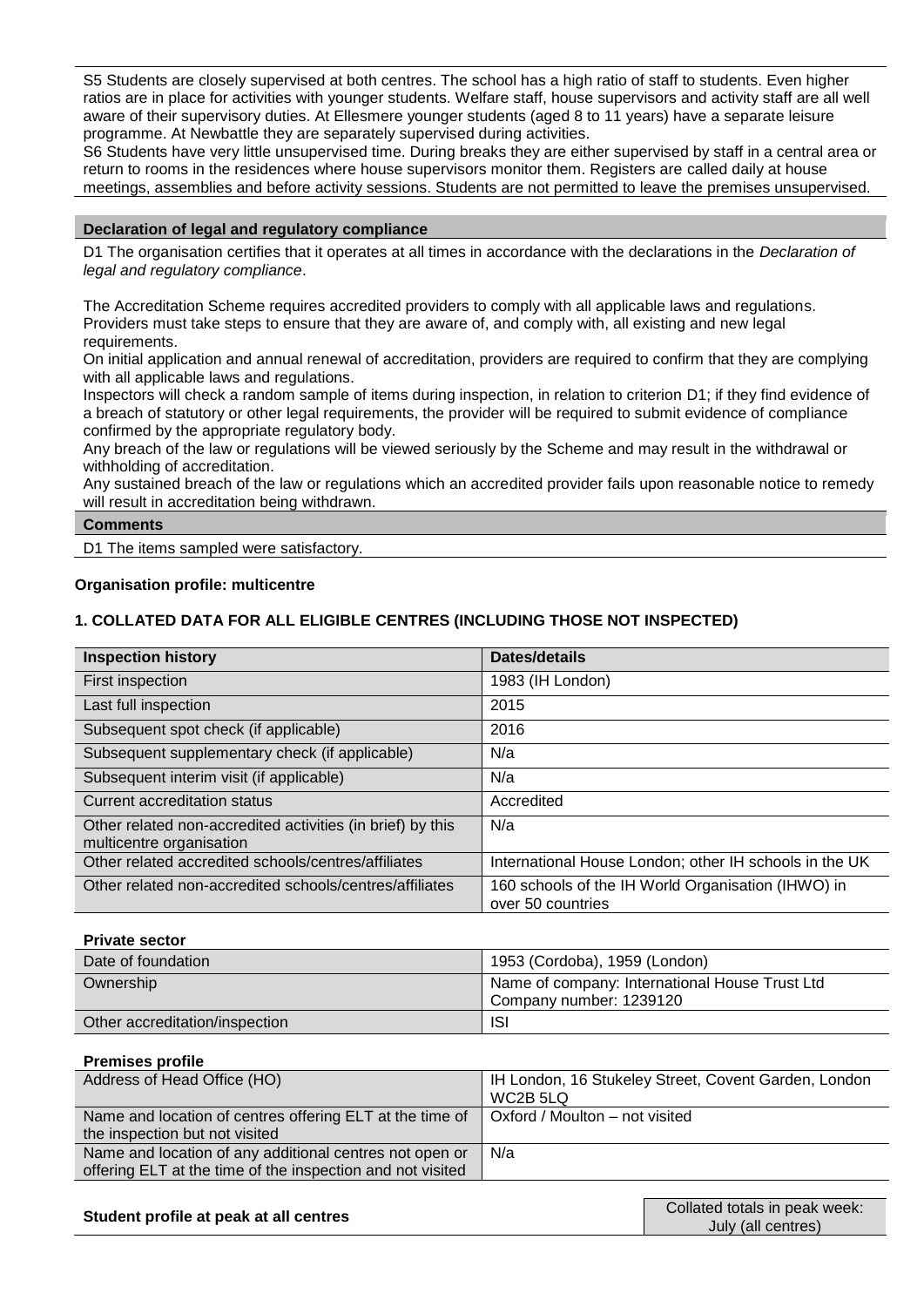| <b>ELT/ESOL students (eligible courses)</b>    |                                                  |
|------------------------------------------------|--------------------------------------------------|
| 18 years and over                              |                                                  |
| 17 years and under                             | 687                                              |
| Overall total of ELT/ESOL students shown above | 687                                              |
| Predominant nationalities                      | Italian, Chinese, Russian,<br>Spanish, Brazilian |

| Staff profile at peak at all centres and HO                            | Collated total in peak week:<br>HO and all centres |  |  |  |  |  |
|------------------------------------------------------------------------|----------------------------------------------------|--|--|--|--|--|
| Total number of teachers and academic managers on eligible ELT courses | 64                                                 |  |  |  |  |  |
| Total number activity managers and staff                               | 41                                                 |  |  |  |  |  |
| Total number of management (non-academic) and administrative staff     | 26                                                 |  |  |  |  |  |
| Total number of support staff (e.g. houseparents, matrons, catering)   | 29                                                 |  |  |  |  |  |

## **2. DATA ON CENTRES VISITED**

|                   | 1. Name of centre   International House London Young Learner Centre - Ellesmere            |
|-------------------|--------------------------------------------------------------------------------------------|
|                   | 2. Name of centre   International House London Young Learner Centre - Newbattle, Edinburgh |
| 3. Name of centre |                                                                                            |
| 4. Name of centre |                                                                                            |
| 5. Name of centre |                                                                                            |

| <b>Student profile</b>                          |                                               | Totals at inspection: centres visited<br>Totals in peak week: centres visited |               |     |     | 2<br>3<br>1<br>4<br>In peak week<br>N/a<br>0<br>0<br>74<br>N/a<br>143<br>143<br>74<br>N/a<br>Discovel<br>8-11<br>Explore<br>Active<br>12-17<br>$\overline{5}$<br>N/a<br>17<br>17<br>N/a |  |     |     |
|-------------------------------------------------|-----------------------------------------------|-------------------------------------------------------------------------------|---------------|-----|-----|-----------------------------------------------------------------------------------------------------------------------------------------------------------------------------------------|--|-----|-----|
| Centres                                         |                                               | 2                                                                             | 3             | 4   | 5   |                                                                                                                                                                                         |  |     | 5   |
| <b>ELT/ESOL</b><br><b>students</b>              |                                               |                                                                               | At inspection |     |     |                                                                                                                                                                                         |  |     |     |
| 18 years and over                               | 0                                             | $\Omega$                                                                      | N/a           | N/a | N/a |                                                                                                                                                                                         |  | N/a | N/a |
| 17 years and<br>under                           | 169                                           | 48                                                                            | N/a           | N/a | N/a |                                                                                                                                                                                         |  | N/a | N/a |
| <b>Overall total</b>                            | 169                                           | 48                                                                            | N/a           | N/a | N/a |                                                                                                                                                                                         |  | N/a | N/a |
| U18 programmes:<br>advertised<br>minimum age(s) | Discover<br>8-11<br>Active<br>12-17           | Explore<br>$\sigma$                                                           | N/a           | N/a | N/a |                                                                                                                                                                                         |  | N/a | N/a |
| U18 programmes:<br>advertised<br>maximum age(s) | 17                                            | 17                                                                            | N/a           | N/a | N/a |                                                                                                                                                                                         |  | N/a | N/a |
| Predominant<br>nationalities                    | Italian, Chinese, Russian, Spanish, Brazilian |                                                                               |               |     |     | Italian, Chinese, Russian, Spanish, Brazilian                                                                                                                                           |  |     |     |

| Staff profile at centres visited                                          | At inspection<br>In peak week |   |     |     |     |    |   |     |     |     |
|---------------------------------------------------------------------------|-------------------------------|---|-----|-----|-----|----|---|-----|-----|-----|
| Centres                                                                   |                               | າ | 3   | 4   | 5   |    | ⌒ | 3   | 4   | 5   |
| Total number of teachers and academic managers on<br>eligible ELT courses | 16                            | 6 | N/a | N/a | N/a | 17 |   | N/a | N/a | N/a |
| Total number of activity managers and staff                               | 11                            | 3 | N/a | N/a | N/a | 11 | າ | N/a | N/a | N/a |
| Total number of management (non-academic) and<br>administrative staff     | 6                             | 3 | N/a | N/a | N/a | 6  | 3 | N/a | N/a | N/a |
| Total number of support staff                                             | 10                            | ◠ | N/a | N/a | N/a | 10 | っ | N/a | N/a | N/a |

# **Academic manager qualifications profile at centres visited**

| Profile in week of inspection: at centres visited                               | Total number of academic managers |  |     |     |     |
|---------------------------------------------------------------------------------|-----------------------------------|--|-----|-----|-----|
| Centres                                                                         |                                   |  |     |     |     |
| TEFLQ qualification and 3 years relevant experience                             |                                   |  | N/a | N/a | N/a |
| Academic managers without TEFLQ qualification or 3<br>years relevant experience |                                   |  | N/a | N/a | N/a |